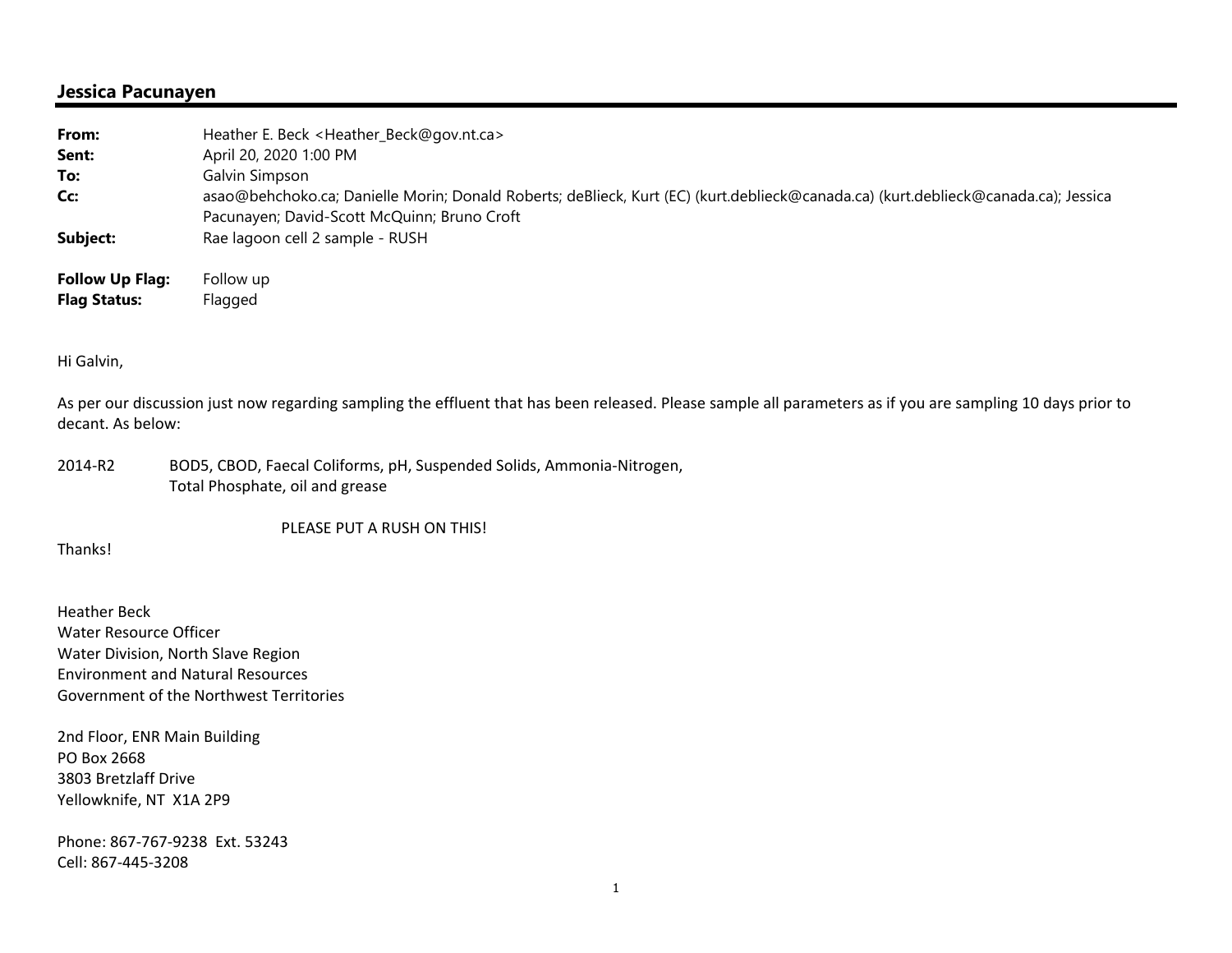Fax: 867‐873‐6230 www.gov.nt.ca

This message is intended only for the use of the individual or entity to which it is addressed and may contain information that is privileged, confidential and exempt from disclosure under applicable law. If the reader of this message is not the intended recipient, or the employee or agent responsible for delivering the message to the intended recipient, you are hereby notified that any dissemination, distribution or copying of this communication is strictly prohibited. If you have received this communication in error, please delete it immediately and notify us by telephone. Thank you.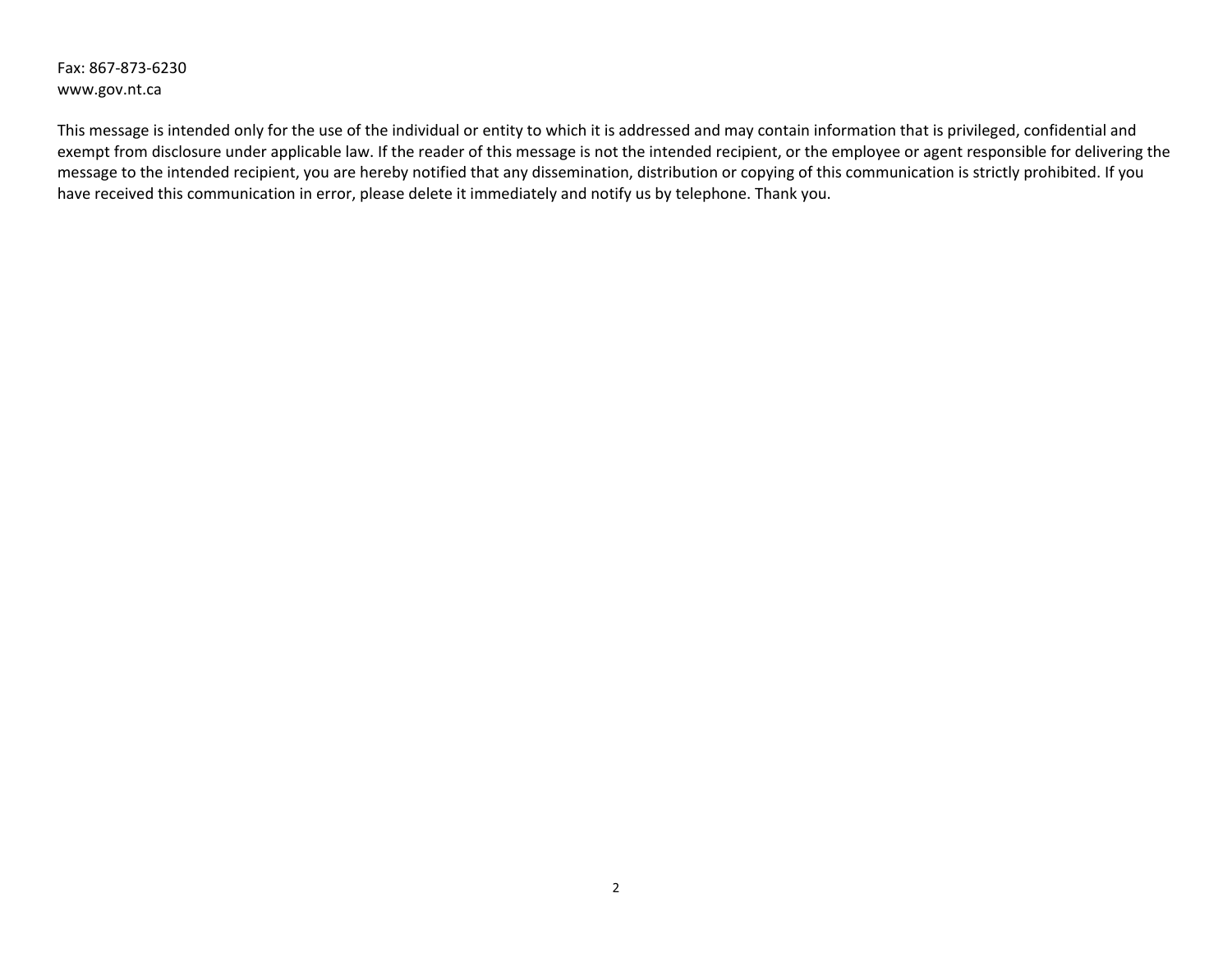### **Jessica Pacunayen**

| From:                  | Heather E. Beck <heather_beck@gov.nt.ca></heather_beck@gov.nt.ca> |
|------------------------|-------------------------------------------------------------------|
| Sent:                  | April 22, 2020 9:18 AM                                            |
| To:                    | Jessica Pacunayen                                                 |
| Subject:               | RE: Emailing: 200170 - PRELIMINARY REPORT                         |
| <b>Follow Up Flag:</b> | Follow up                                                         |
| <b>Flag Status:</b>    | Completed                                                         |

We have authorized release based on the FC's and that the road engineers were concerned about the road washing out. At 2:20 am they finally got through the culvert but it was just trickling so they may need to steam more today.

#### Heather

‐‐‐‐‐Original Message‐‐‐‐‐ From: Jessica Pacunayen [mailto:jpacunayen@wlwb.ca] Sent: Wednesday, April 22, 2020 9:14 AM To: Heather E. Beck Subject: RE: Emailing: 200170 ‐ PRELIMINARY REPORT

Ahhh got it. Thanks for the update!

Jessica Pacunayen, M.Sc. Regulatory Specialist Wek' èezhìi Land and Water Board #1‐4905 48th St. |Yellowknife, NT | X1A 3S3 ph 867.765.4591 | fax 867.765.4593 jpacunayen@wlwb.ca | www.wlwb.ca

All correspondence to the Board, including emails, letters, faxes, and attachments are public documents and may be posted to the public registry.

‐‐‐‐‐Original Message‐‐‐‐‐ From: Heather E. Beck <Heather\_Beck@gov.nt.ca> Sent: April 22, 2020 9:13 AM To: Jessica Pacunayen <jpacunayen@wlwb.ca> Subject: RE: Emailing: 200170 ‐ PRELIMINARY REPORT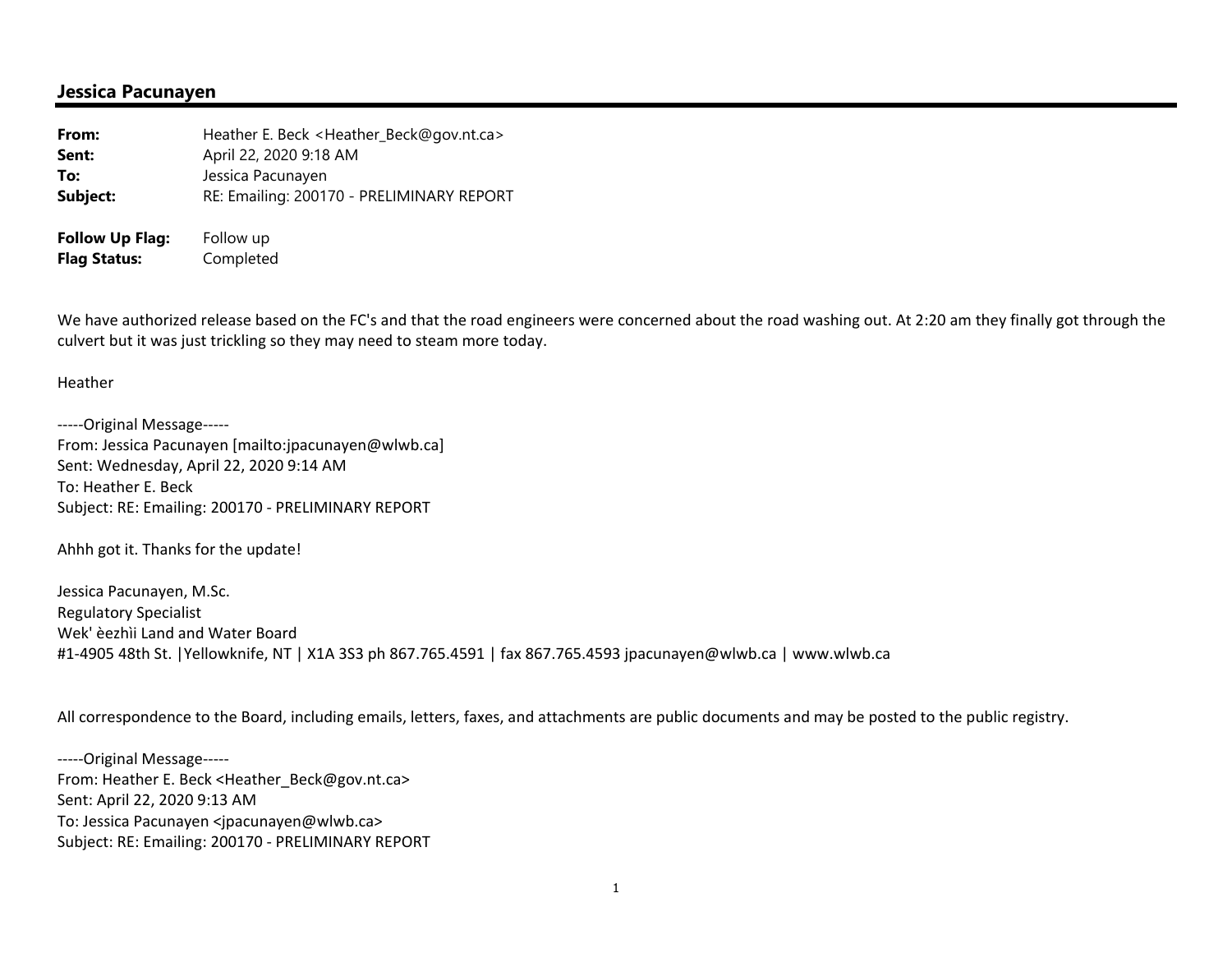Yes they are and because they are not in yet. Results were super-rushed and are coming in as available.

#### HB

‐‐‐‐‐Original Message‐‐‐‐‐ From: Jessica Pacunayen [mailto:jpacunayen@wlwb.ca] Sent: Wednesday, April 22, 2020 9:10 AM To: Heather E. Beck Subject: FW: Emailing: 200170 ‐ PRELIMINARY REPORT

Hi Heather,

I assume the below is the preliminary results for the lagoon spill? Is there a reason why the results from the first half of the page do not show?

Masi,

Jessica Pacunayen, M.Sc. Regulatory Specialist Wek' èezhìi Land and Water Board #1‐4905 48th St. |Yellowknife, NT | X1A 3S3 ph 867.765.4591 | fax 867.765.4593 jpacunayen@wlwb.ca | www.wlwb.ca

All correspondence to the Board, including emails, letters, faxes, and attachments are public documents and may be posted to the public registry.

‐‐‐‐‐Original Message‐‐‐‐‐ From: Glen Hudy <Glen\_Hudy@gov.nt.ca> Sent: April 21, 2020 4:05 PM To: Galvin Simpson <water@behchoko.ca>; Heather E. Beck <Heather\_Beck@gov.nt.ca>; Jessica Pacunayen <jpacunayen@wlwb.ca>; Roberta Judas <rjudas@wlwb.ca> Subject: Emailing: 200170 ‐ PRELIMINARY REPORT

Galvin,

Please see attached for preliminary report 200170.

Have a good day.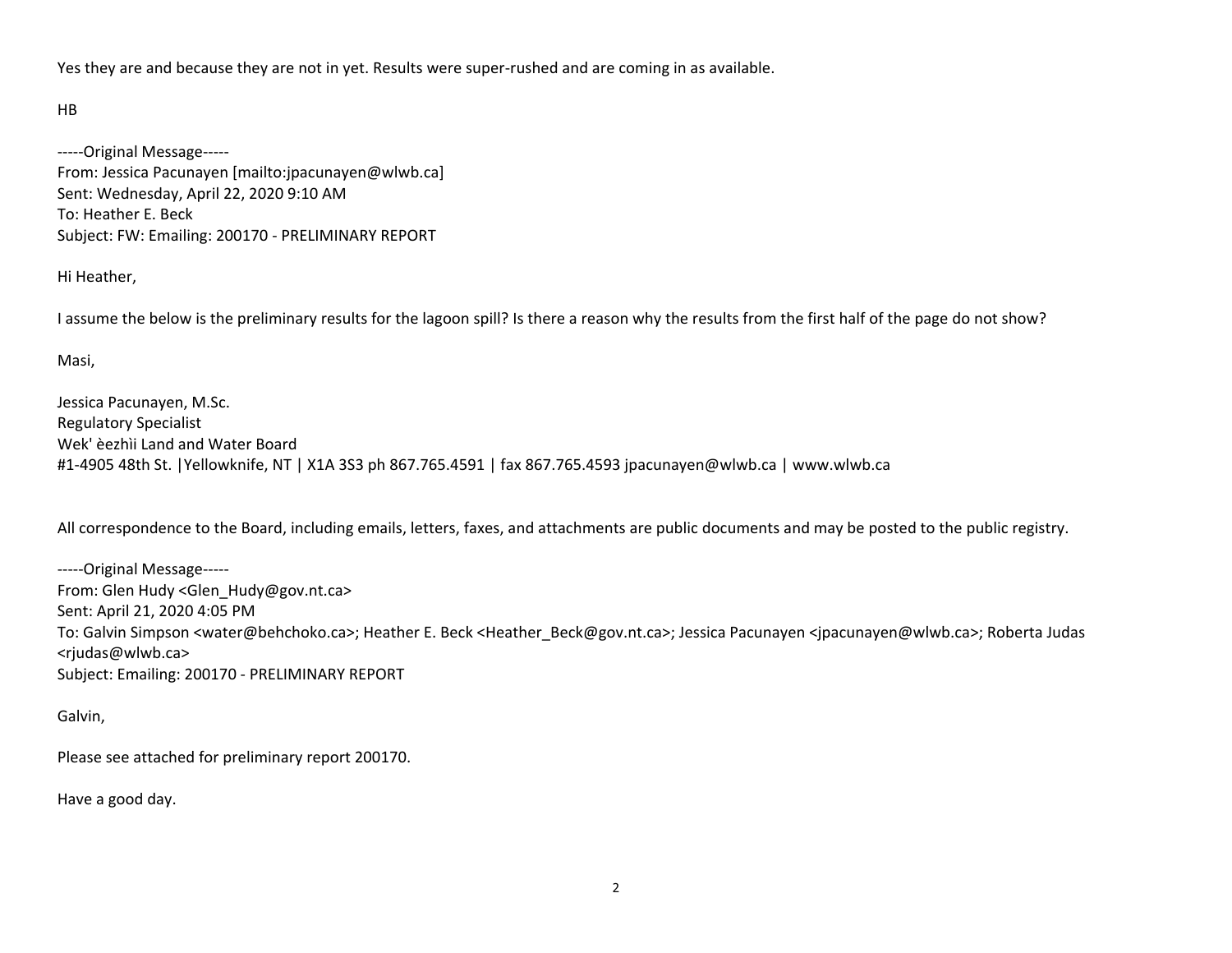Mársı | Kinanāskomitin | Thank you | Merci | Hąj' | Quana | Qujannamiik | Quyanainni | Máhsı | Máhsı | Mahsì Glen Hudy Chemist, Quality Assurance Environmental Protection and Waste Management Environment and Natural Resources Government of the Northwest Territories

Taiga Environmental Laboratory PO Box 1320 Yellowknife, NT X1A 2L9

Phone: 867‐767‐9235 Ext. 53154 Fax: 867‐920‐8740 www.enr.gov.nt.ca

Survey: https://www.surveymonkey.com/r/TaigaLab

Your message is ready to be sent with the following file or link attachments:

200170 ‐ PRELIMINARY REPORT

Note: To protect against computer viruses, e-mail programs may prevent sending or receiving certain types of file attachments. Check your e-mail security settings to determine how attachments are handled.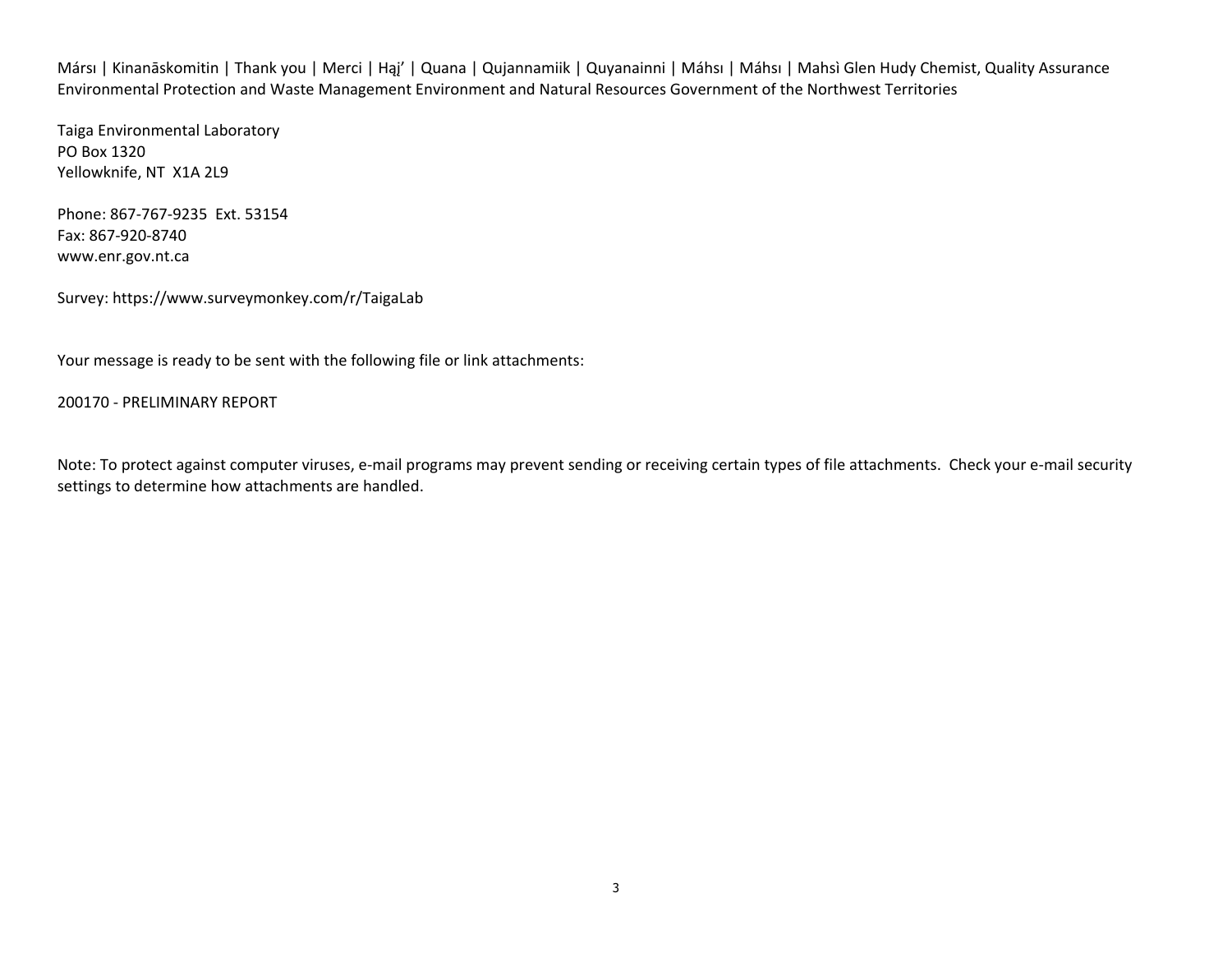

**Taiga Batch No.: 200170**

4601-52nd Ave., Box 1320, Yellowknife, NT. X1A 2L9 Tel: (867)-767-9235 Fax: (867)-920-8740

## **- PRELIMINARY REPORT -**

**Prepared For:** Community Government of Behchoko

P.O. Box 68 **Address:** X0E 0Y0 Behchoko,NT

**Attn: Galvin Simpson**

**Facsimile: (867) 392-6967**

#### **Final report has been reviewed and approved by:**

1dr

**Glen Hudy Quality Assurance Officer**

#### **NOTES:**

- $\triangleright$  Test methods and data are validated by the laboratory's Quality Assurance Program. Taiga Environmental Laboratory is accredited by the Canadian Association for Laboratory Accreditation Inc. (CALA) to ISO/IEC 17025 as a testing laboratory for specific tests registered with CALA.
- Routine methods are based on recognized procedures from sources such as
	- o Standard Methods for the Examination of Water and Wastewater APHA AWWA WEF;
	- o Environment Canada
	- o USEPA
- $\triangleright$  Samples shall be kept for thirty (30) days after the final report is issued. All microbiological samples shall be disposed of immediately upon completion of analysis to minimize biohazardous risks to laboratory personnel. Please contact the laboratory if you have any special requirements.
- $\triangleright$  Final results are based on the specific tests at the time of analysis and do not represent the conditions during sampling.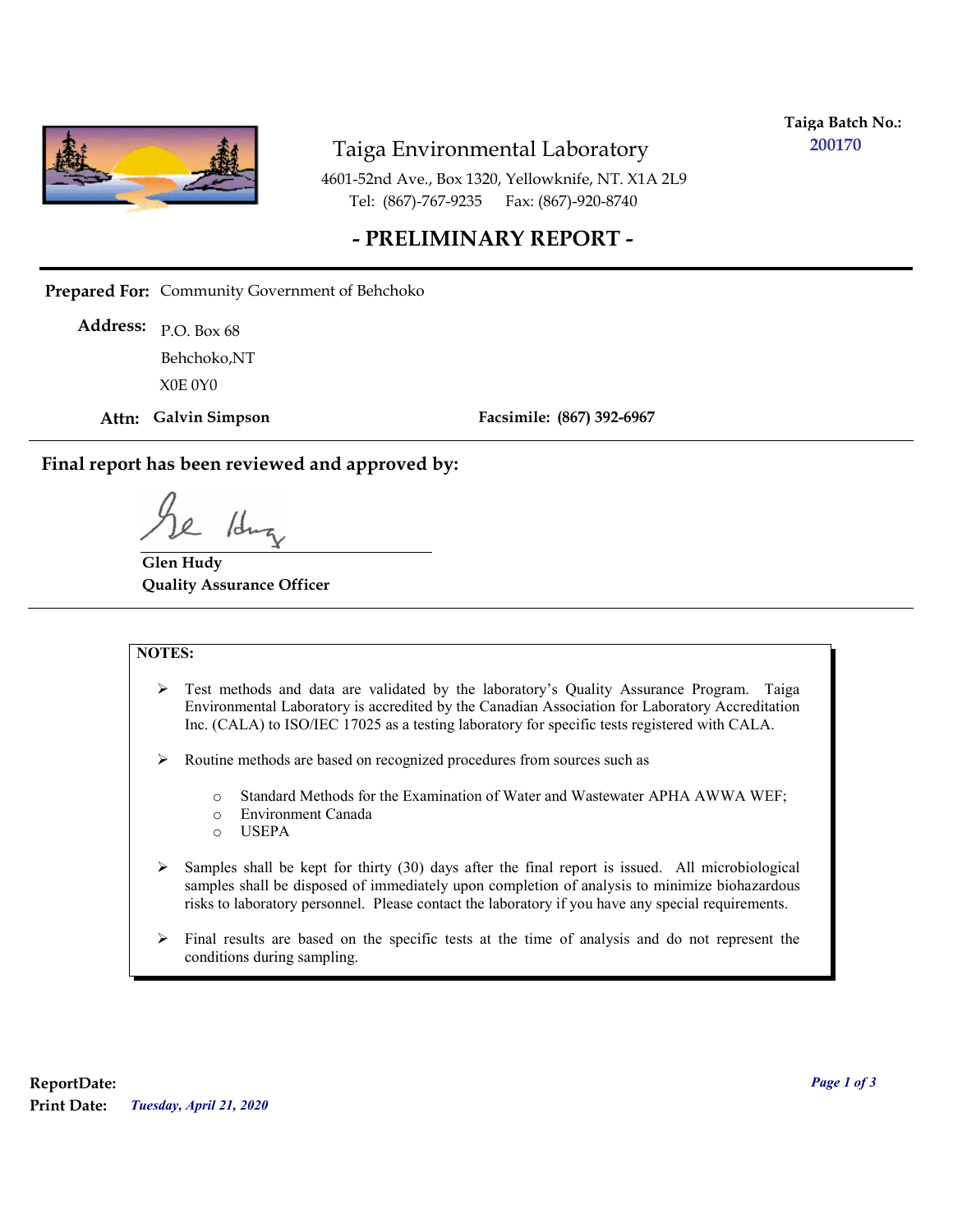

4601-52nd Ave., Box 1320, Yellowknife, NT. X1A 2L9 Tel: (867)-767-9235 Fax: (867)-920-8740

**Taiga Batch No.: 200170**

# **- CERTIFICATE OF ANALYSIS -**

## **Client Sample ID:** SNP R2 Taiga Sample ID: 001

**Location:** SNP R2 **Sampling Date:** 20-Apr-20 **Received Date:** 20-Apr-20 **Client Project:** W2014L3-0002 **Sample Type:** Sewage **Sampling Time:** 14:00 *Report Status:* **Preliminary**

| <b>Test Parameter</b>         | <b>Result</b> | Detection<br>Limit | Units     | Analysis<br>Date | Analytical<br>Method* | <b>Qualifer</b> |
|-------------------------------|---------------|--------------------|-----------|------------------|-----------------------|-----------------|
| <b>Inorganics - Nutrients</b> |               |                    |           |                  |                       |                 |
| Ammonia as Nitrogen           |               | 0.005              | mg/L      |                  | SM4500-NH3:G          |                 |
| Biochemical Oxygen Demand     |               | 2                  | mg/L      |                  | SM5210:B              |                 |
| <b>CBOD</b>                   |               | $\overline{2}$     | mg/L      |                  | SM5210:B              |                 |
| Chemical Oxygen Demand        |               | 5                  | mg/L      |                  | SM5220:D              |                 |
| Nitrogen, Total               |               | 0.06               | mg/L      |                  | ISO/TR 11905:1997(E)  |                 |
| Phosphorous, Total            |               | 0.002              | mg/L      |                  | SM4500-P:D            |                 |
| <b>Inorganics - Physicals</b> |               |                    |           |                  |                       |                 |
| pH                            | 7.45          |                    | pH units  | $21-Apr-20$      | SM4500-H:B            |                 |
| Solids, Total Suspended       |               | $\mathfrak{Z}$     | mg/L      |                  | SM2540:D              |                 |
| Microbiology                  |               |                    |           |                  |                       |                 |
| Coliforms, Fecal              | 2720          | 10                 | CFU/100mL | $21-Apr-20$      | SM9222:D              |                 |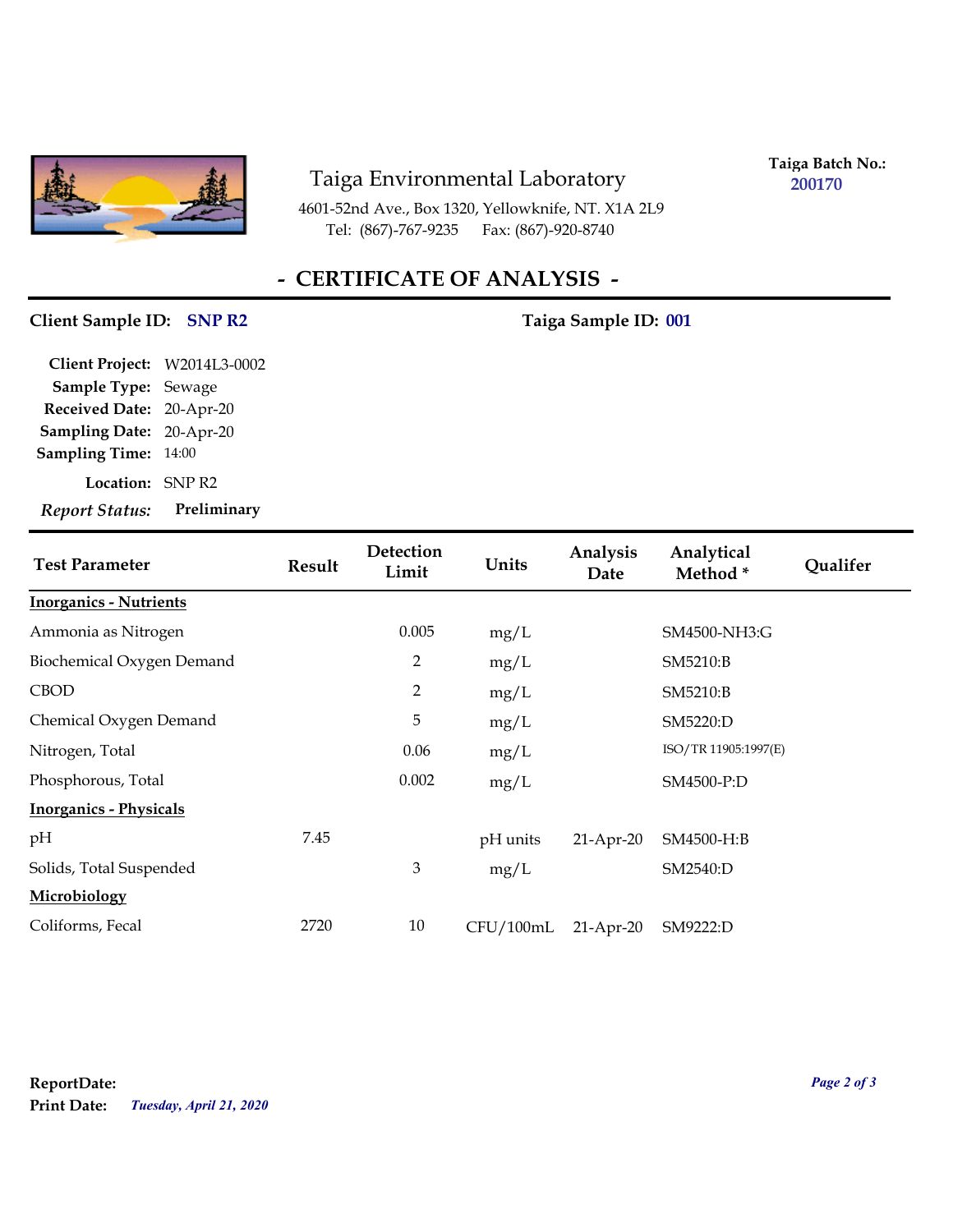

**Taiga Batch No.: 200170**

4601-52nd Ave., Box 1320, Yellowknife, NT. X1A 2L9 Tel: (867)-767-9235 Fax: (867)-920-8740

# **- CERTIFICATE OF ANALYSIS -**

### **Client Sample ID: SNP R2** Taiga Sample ID: 001

**\* Taiga analytical methods are based on the following standard analytical methods**

 SM - Standard Methods for the Examination of Water and Wastewater EPA - United States Environmental Protection Agency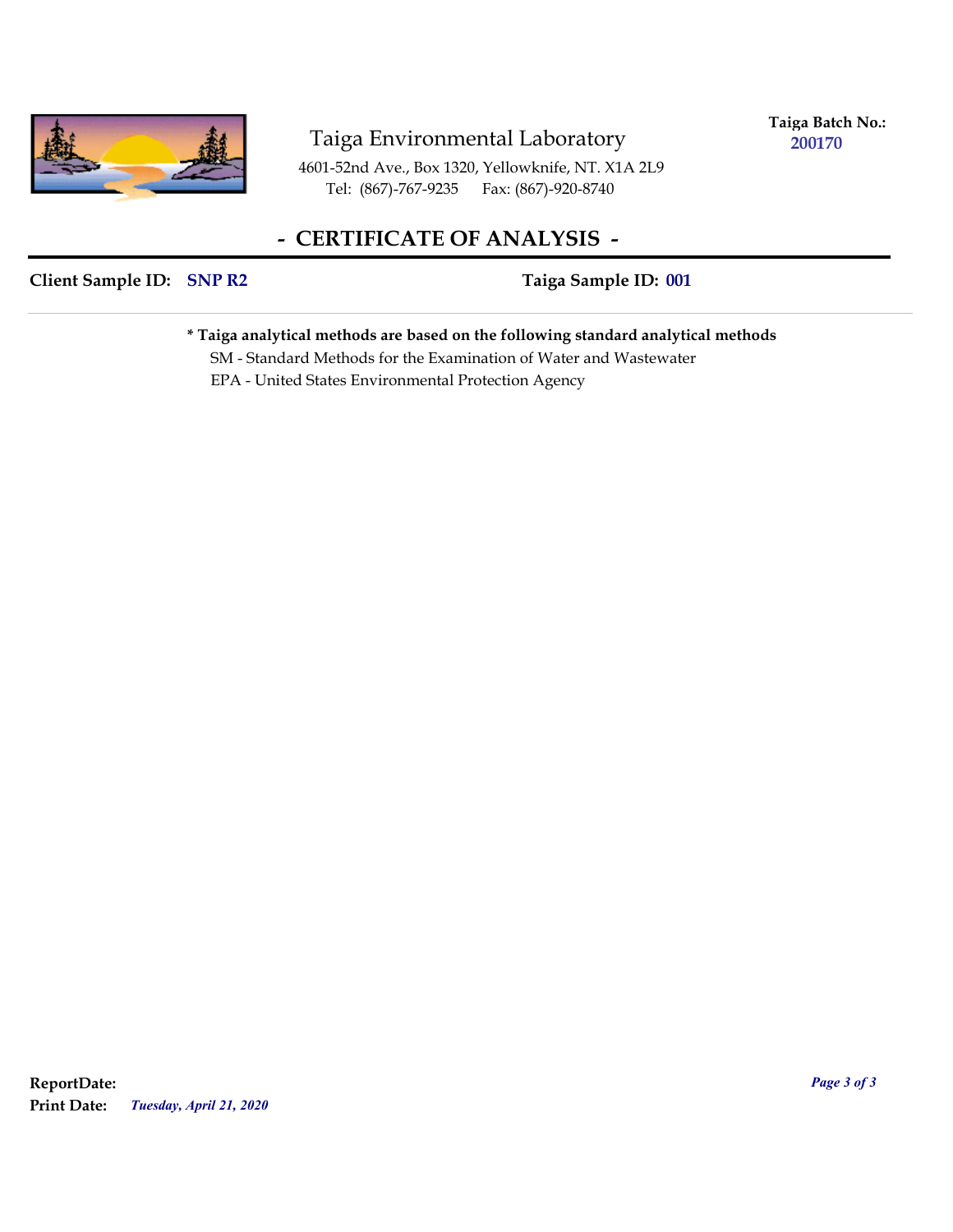

**Taiga Batch No.: 200170**

4601-52nd Ave., Box 1320, Yellowknife, NT. X1A 2L9 Tel: (867)-767-9235 Fax: (867)-920-8740

## **- FINAL REPORT -**

**Prepared For:** Community Government of Behchoko

P.O. Box 68 **Address:** X0E 0Y0 Behchoko,NT

**Attn: Galvin Simpson**

**Facsimile: (867) 392-6967**

**Final report has been reviewed and approved by:**

/dr

**Glen Hudy Quality Assurance Officer**

#### **NOTES:**

- $\triangleright$  Test methods and data are validated by the laboratory's Quality Assurance Program. Taiga Environmental Laboratory is accredited by the Canadian Association for Laboratory Accreditation Inc. (CALA) to ISO/IEC 17025 as a testing laboratory for specific tests registered with CALA.
- Routine methods are based on recognized procedures from sources such as
	- o Standard Methods for the Examination of Water and Wastewater APHA AWWA WEF;
	- o Environment Canada
	- o USEPA
- $\triangleright$  Samples shall be kept for thirty (30) days after the final report is issued. All microbiological samples shall be disposed of immediately upon completion of analysis to minimize biohazardous risks to laboratory personnel. Please contact the laboratory if you have any special requirements.
- $\triangleright$  Final results are based on the specific tests at the time of analysis and do not represent the conditions during sampling.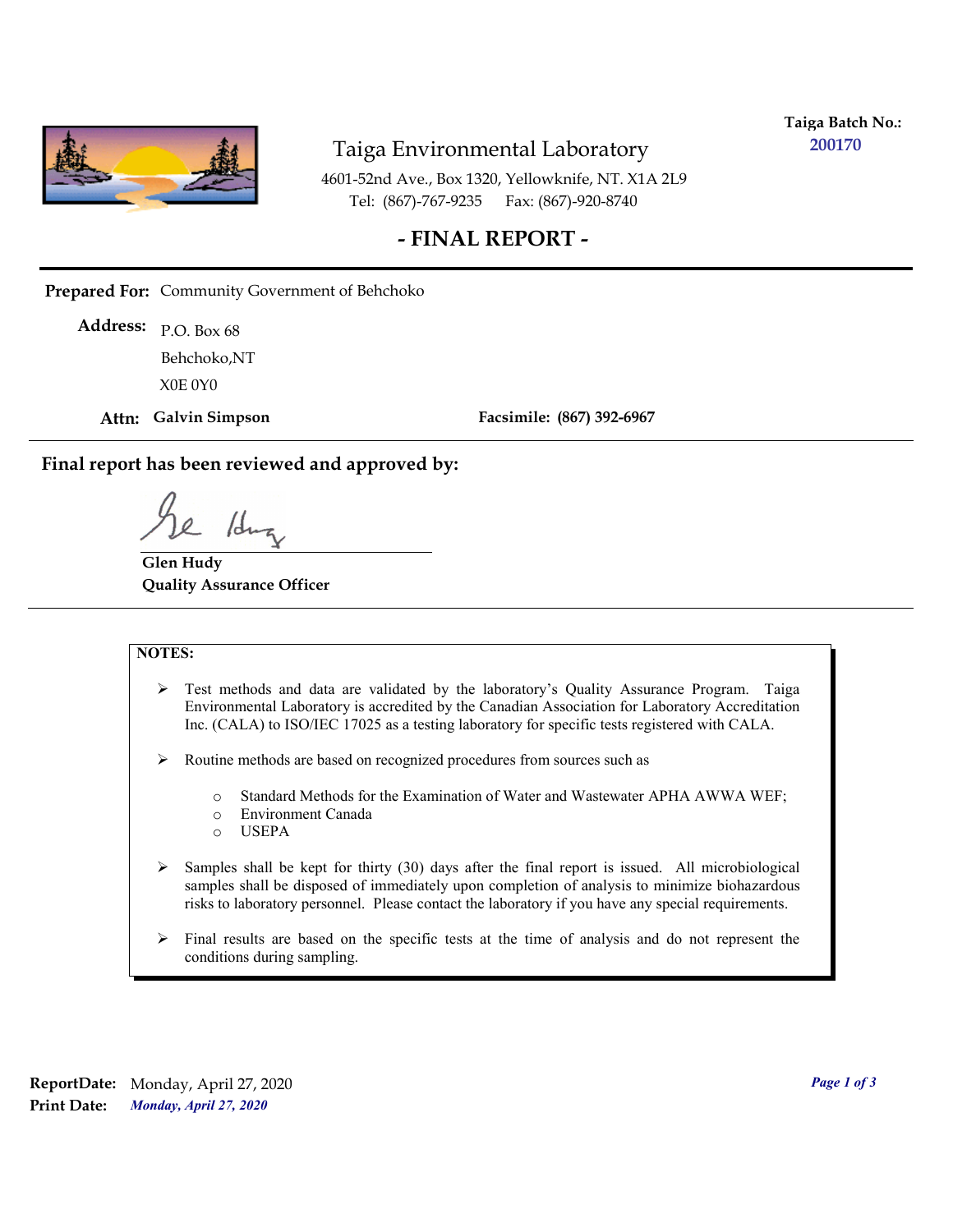

4601-52nd Ave., Box 1320, Yellowknife, NT. X1A 2L9 Tel: (867)-767-9235 Fax: (867)-920-8740

**Taiga Batch No.: 200170**

# **- CERTIFICATE OF ANALYSIS -**

## Client Sample ID: SNP R2 Taiga Sample ID: 001

| Client Project: W2014L3-0002 |       |
|------------------------------|-------|
| Sample Type: Sewage          |       |
| Received Date: 20-Apr-20     |       |
| Sampling Date: 20-Apr-20     |       |
| Sampling Time: 14:00         |       |
| Location: SNP R2             |       |
| <b>Report Status:</b>        | Final |

| <b>Test Parameter</b>         | <b>Result</b> | Detection<br>Limit | Units     | Analysis<br>Date | Analytical<br>Method* | <b>Qualifer</b> |
|-------------------------------|---------------|--------------------|-----------|------------------|-----------------------|-----------------|
| <b>Inorganics - Nutrients</b> |               |                    |           |                  |                       |                 |
| Ammonia as Nitrogen           | 22.4          | 0.005              | mg/L      | 22-Apr-20        | SM4500-NH3:G          |                 |
| Biochemical Oxygen Demand     | 20            | 2                  | mg/L      | $21-Apr-20$      | SM5210:B              |                 |
| <b>CBOD</b>                   | 9             | 2                  | mg/L      | $21-Apr-20$      | SM5210:B              |                 |
| Chemical Oxygen Demand        | 105           | 5                  | mg/L      | $22$ -Apr-20     | SM5220:D              |                 |
| Nitrogen, Total               | 28.4          | 0.06               | mg/L      | $21$ -Apr-20     | ISO/TR 11905:1997(E)  |                 |
| Phosphorous, Total            | 6.93          | 0.002              | mg/L      | $21-Apr-20$      | SM4500-P:D            |                 |
| <b>Inorganics - Physicals</b> |               |                    |           |                  |                       |                 |
| pH                            | 7.45          |                    | pH units  | $21-Apr-20$      | SM4500-H:B            |                 |
| Solids, Total Suspended       | 8             | 3                  | mg/L      | $21-Apr-20$      | SM2540:D              |                 |
| Microbiology                  |               |                    |           |                  |                       |                 |
| Coliforms, Fecal              | 2720          | 10                 | CFU/100mL | $21-Apr-20$      | SM9222:D              |                 |